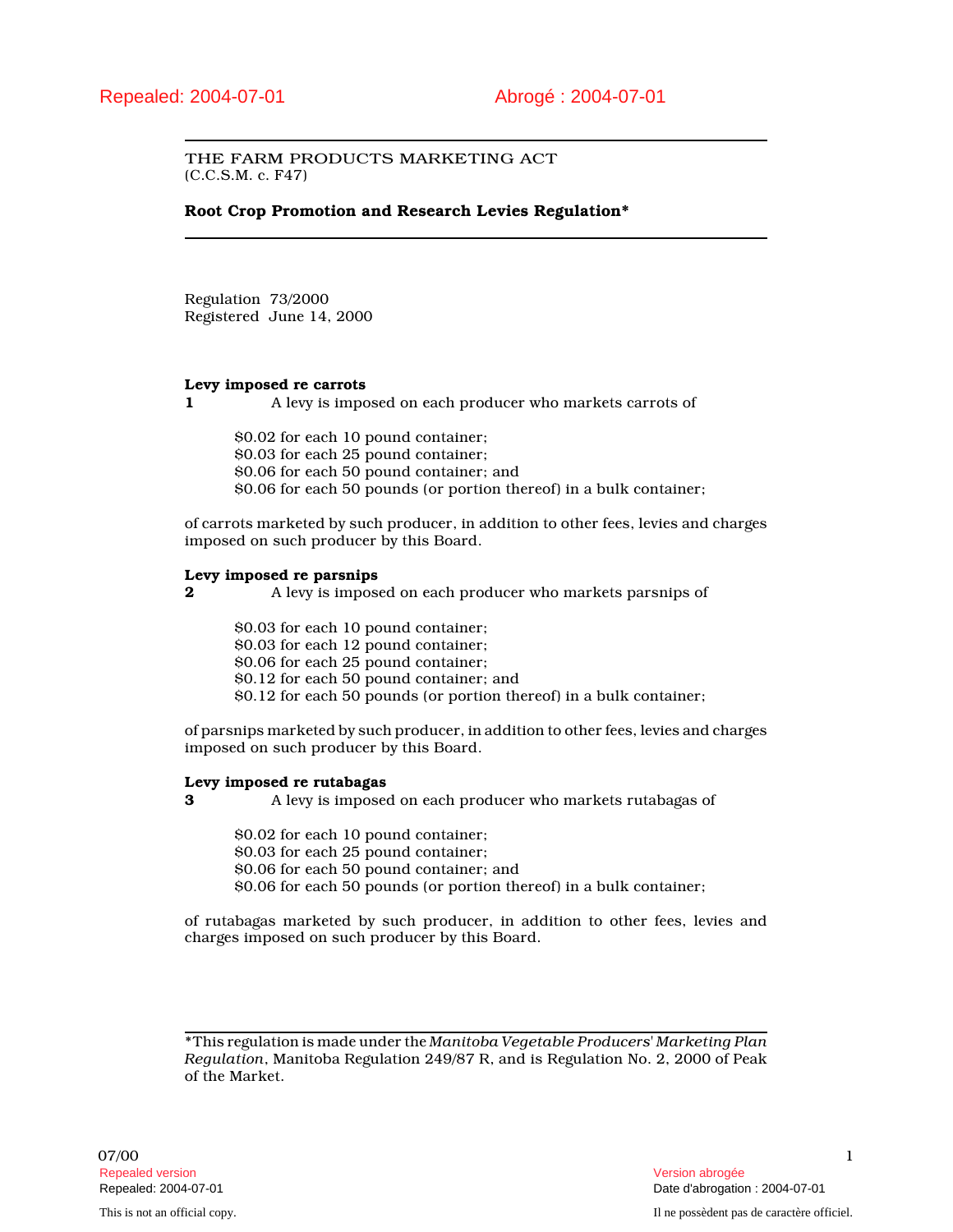### **Levy imposed re cooking onions**

**4** A levy is imposed on each producer who markets cooking onions of

\$0.03 for each 25 pound container; \$0.06 for each 50 pound container; \$0.12 for each 100 pound container; and \$0.12 for each 100 pounds (or portion thereof) in a bulk container;

of cooking onions marketed by such producer, in addition to other fees, levies and charges imposed on such producer by this Board.

#### **Levy imposed re Spanish-type onions**

**5** A levy is imposed on each producer who markets Spanish-type onions of

\$0.03 for each 25 pound container; \$0.06 for each 50 pound container; and \$0.06 for each 50 pounds (or portion thereof) in a bulk container;

of Spanish-type onions marketed by such producer, in addition to other fees, levies and charges imposed on such producer by this Board.

#### **Levy imposed re pickling onions**

**6** A levy is imposed on each producer who markets pickling onions of

\$0.03 for each 10 pound container; \$0.06 for each 25 pound container; and \$0.06 for each 25 pounds (or portion thereof) in a bulk container;

of pickling onions marketed by such producer, in addition to other fees, levies and charges imposed on such producer by this Board.

## **Due date for levies**

**7** The levies imposed under this Regulation shall be due and payable by the producer to this Board at the time and place of the marketing of such product by the producer, and may be deducted as a first charge against the moneys which this Board receives from the sale of any product marketed by such person to or through this Board.

#### **Producer's obligation to remit**

**8** Each producer shall pay to this Board at its office, 1200 King Edward Street, Winnipeg, Manitoba, all levies imposed on such producer under this Regulation which are not deducted as a first charge against the monies which this Board receives from the sale of such potatoes marketed by such person, not later than seven days from the last day of the week in which such product was marketed.

## **Exemptions**

**9** The levies imposed by this Regulation are subject t o

- (a) the exemptions provided for in the Plan; and
- (b) the exemptions provided for in the Root Crop General Order.